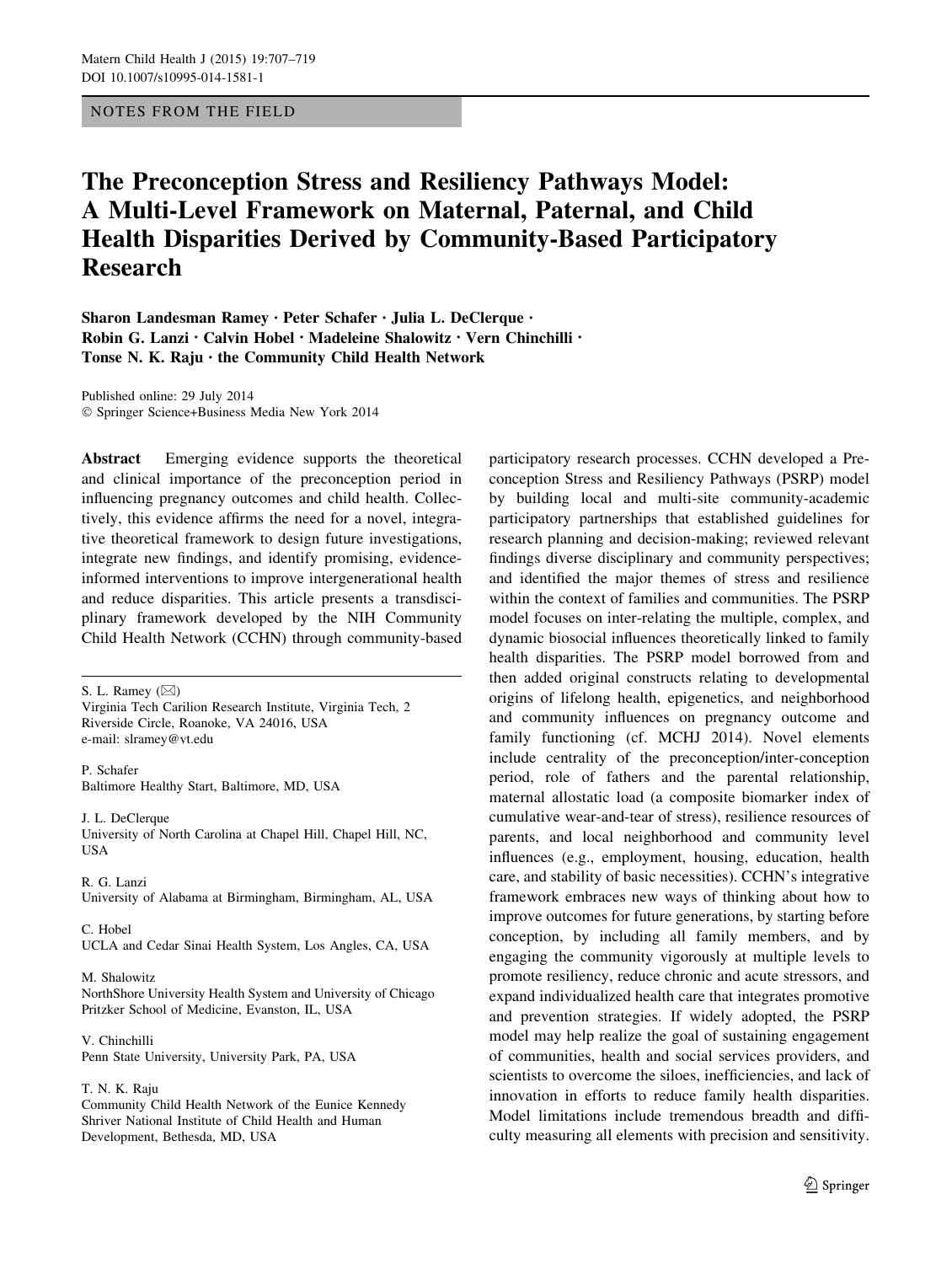Keywords Stress-resilience · Fetal programming · Preconception · Interconception · Health disparities · Pregnancy outcomes · Allostatic load · Community based participatory research

#### Advances in Re-framing Maternal-Child Disparities

In 2002, the Eunice Kennedy Shriver National Institute of Child Health and Human Development (NICHD) issued a request for proposals to establish a highly innovative, multidisciplinary research network focused on reducing maternal and child disparities related to reproductive outcomes. This RFA coincided with newly emerging evidence from disparate sources about the multi-faceted correlates of poor maternal health, high-risk pregnancies, prenatal development, and elevated health risks and delayed development in children born into very low resource families [\[1](#page-10-0)[–7](#page-11-0)]. Unlike most NIH research networks, the Community Child Health Network (CCHN) explicitly required applicants to form strong local partnerships between community representatives and scientists to generate novel approaches and insights for conducting research. The final CCHN included five sites—Baltimore, MD; Chicago/Lakeshore County, IL; Los Angeles, CA; Eastern North Carolina; and Washington, DC—selected through peer review on the strengths of their proposed scientific approaches and their community-academic partnerships, then later added a Data Coordinating and Analysis Center at Penn State. The CCHN included investigators who had contributed substantially to the maternal and child health field, including the etiology and consequences of prematurity and low birthweight; randomized controlled trials of specific preventive efforts from treating maternal infections to providing high-quality, comprehensive prenatal care; effects of prenatal maternal stress and anxiety on fetal development; effects of maternal smoking, alcohol use, and recreational/illegal drugs; pregnancy spacing and rapid repeat pregnancies; maternal and fetal nutrition; neighborhood and community effects on pregnancy outcome; adolescent pregnancy; prevention of child neglect and abuse; and environmental and race/ethnicity factors in children's health risks, notably asthma and cardiometabolic risks (see Acknowledgements for identification of CCHN investigators. To achieve brevity and maintain focus in this article, we provide only selective citations of these many contributions that set the stage for CCHN's new work.) For example, by 2003 Lu and Halfon [\[2](#page-10-0)] proposed an integrated model of developmental programming of the infant and a cumulative life course pathway model for the mother as a means to understand the large disparities in pregnancy outcomes between Black/ African-American and White/non-Hispanic women.

Specifically, the Lu and Halfon model nominated multiple plausible biological mechanisms for maternal-child health disparities including (1) the direct effects of the prenatal environment on the developing fetus, impacting expression and regulation of genes (epigenetics) and future childbearing capacity; and (2) the cumulative effects of stress exposure and other health-related issues on the mother's physiological systems that support reproductive processes. By broadening the approach to studying health disparities to consider the contextualization of the lives of individuals with elevated risk for chronic and severe diseases and premature death, Lu and Halfon helped pioneer a new era of scientific inquiry. Their framework inherently challenged the traditional health care assumption that the best way to improve pregnancy outcomes (e.g., reducing prematurity, low birthweight, delivery complications, stillbirths, and neonatal deaths) was to provide early, continuous, high-quality prenatal care.

By 2006 Lu et al. [\[8](#page-11-0)] advanced ideas about the importance of preconception care, particularly during the internatal period. This team strongly recommended that future ''research needs to be guided by the principles and methods of community-based participatory research (CBPR) and be held to scientifically rigorous standards [[8,](#page-11-0) p. 120]." Later, Dunkel Schetter [\[3](#page-11-0)] synthesized a large body of research on prenatal exposure to maternal stress, anxiety, and depression and reached two strong conclusions: first, ''Despite decades of scientific publication about ''psychosocial'' influences in pregnancy on birth outcomes, no attempt has been made to model psychological processes in any detail [\[3](#page-11-0), p. 547];'' and second, ''Societies that nourish resilience in mothers and their families are surely likely to see maternal optimality [\[3](#page-11-0), p. 549].'' Then in 2014, the Maternal and Child Health Journal (MCHJ) [[9\]](#page-11-0) dedicated an entire issue to the topic of ''Advancing MCH life course.'' As editors of that issue, Pies and Kotelchuck [[10\]](#page-11-0) advocated strongly for future ''programs that approach a child's development holistically; endorse an intergenerational continuity framework; address the social determinant roots, health inequities, and current facilitators of disparities; and fully engage communities with local, State, and national MCH and associated organizations [\[10](#page-11-0), p. 337, emphases added].''

Highly compatible with the key concepts and findings summarized in the 2014 MCHJ special issue, CCHN had designed and applied an integrated conceptual framework in 2004 to conduct a five-site prospective study of more than 2,500 families, the majority facing multiple risk conditions, often living in under-resourced communities, yet displaying many strengths and utilizing resilience resources  $[11-13]$ . In this article, we describe this unified framework, descriptively named the Preconception Stress and Resiliency Pathways (PSRP) model, identify the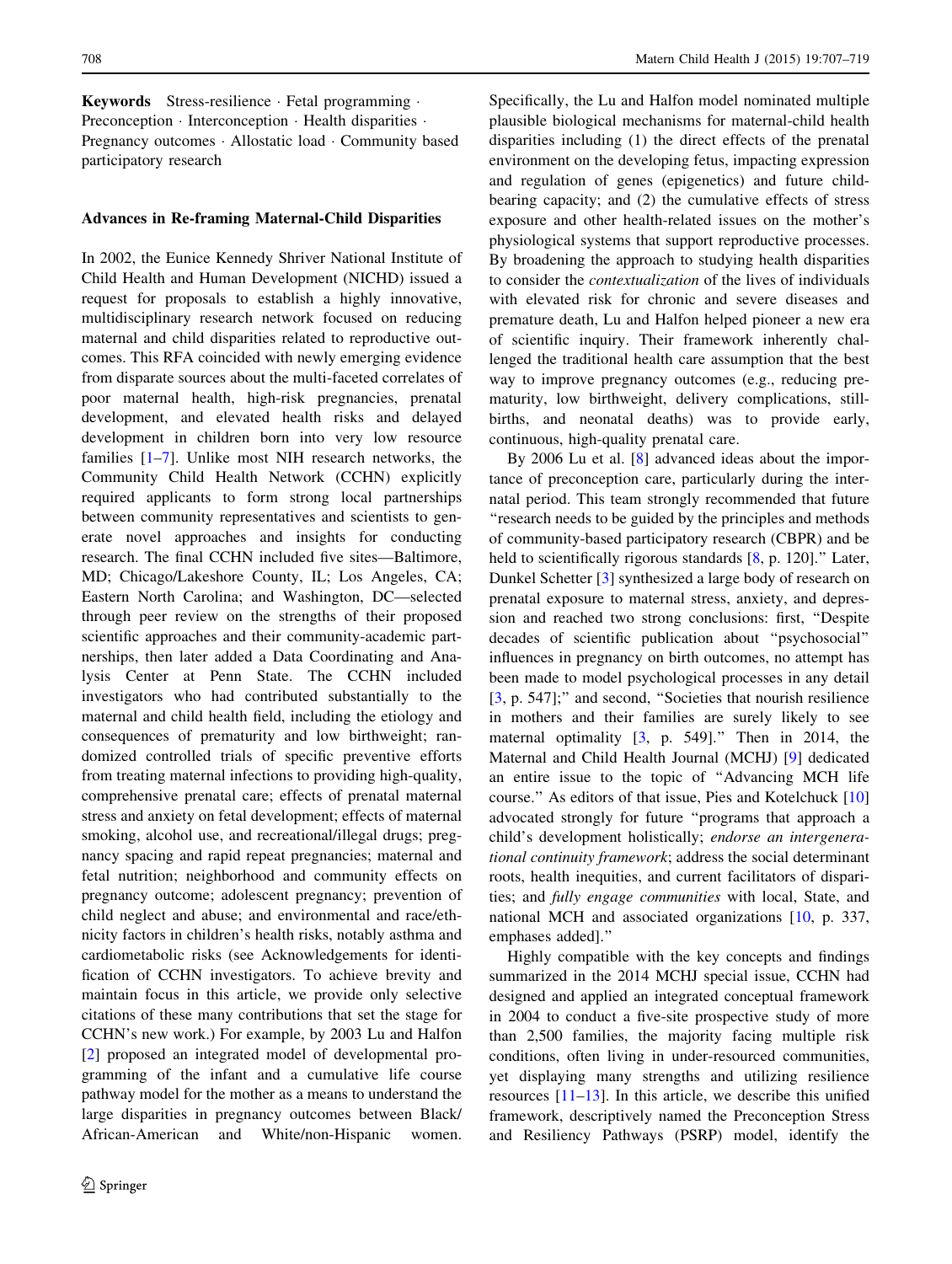<span id="page-2-0"></span>rationale for its novel features, and reflect on how it supports the goal of facilitating discourse, innovation in practice and longitudinal research, and design and rigorous testing of multi-level, community-partnered interventions to improve intergenerational and lifespan health, particularly among vulnerable populations living in poor communities.

Brief Overview of the Complexities Related to Nonoptimal Maternal and Child Outcomes

For at least three decades, intensive scientific inquiry in the United States has focused on understanding the large health disparities between Black/African-American and White/ non-Hispanic women and their children, including more than double the rates of prematurity, low birthweight, infant mortality, and infant and child morbidities, including respiratory illnesses, allergies, diabetes, overweight, and language and learning delays and disabilities [e.g., [1,](#page-10-0) [2,](#page-10-0) [14](#page-11-0)–[19\]](#page-11-0). Although low-income Hispanic/Latina women do not show comparably high rates of poor pregnancy outcomes, their children demonstrate many of the same health and developmental problems reported for Black/African-American children [e.g., [19–21](#page-11-0)]. The strong individual maternal correlates of these disparities include living in poverty, being unmarried, low maternal education, smoking and exposure to tobacco smoke, substance abuse and addiction, poor quality nutrition, maternal infections (e.g., bacterial vaginosis, periodontal infection, asymptomatic bacteriuria, sexually transmitted infections), maternal stress and anxiety, trauma exposure, and low levels of maternal social support [e.g., [1,](#page-10-0) [2](#page-10-0), [19](#page-11-0), [22–32](#page-11-0)]. At the contextual environmental level, major predictors of poor pregnancy outcome and child health are inadequate community resources, often indexed by income-related variables and composite measures of neighborhood deprivation and specific environmental toxins that are physical and psychosocial [e.g., [1,](#page-10-0) [4](#page-11-0), [32](#page-11-0)].

Despite the many plausible etiological factors, most preventive prenatal interventions have produced negligible or no significant improvements in pregnancy outcome. Conventionally, these preventive interventions began after confirming the pregnancy, such as randomized controlled trials to improve the quality, comprehensiveness, quantity, and cultural adaption of prenatal care for very high-risk African-American women, treatments for maternal infections, increased social support, efforts to reduce excessive weight gain during pregnancy, and interventions to reduce smoking, alcohol use, and/or substance abuse [cf. [19\]](#page-11-0). The fact that most trials were implemented after prenatal care began, rather than in the pre-conception period, may be a major factor in their weak impact—a conclusion endorsed Table 1 Examples of Community-Based Participatory Research  $(CBPR)$  principles<sup>a</sup> used in developing the Preconception Stress and Resiliency Pathways (PSRP) Model

- Principle 1. Community is formally recognized as unit of identity so that collaborative partnership operates in all phases of the research. After receipt of funding, the network endorsed that the community be placed on equal level, with universities—including community Co-Principal Investigators at each site, and community as well as faculty members identified as Co-Investigators. To minimize having a community versus academic side to decisions, the Steering Committee decided that each site or entity in the network would have a single vote, thus further strengthening local partnerships to work efficiently, discover their own unified voice, and increase respect for and knowledge about diverse perspectives. The network requested that NIH learn more about CBPR, important because the project operated under a federal cooperative funding mechanism. This helped formally recognize the community at all phases of developing the framework and later implementing a large research study
- Principle 2. Research needs to build on the strengths, resources, and relationships within the community. For CCHN, the early planning period involved conducting local pilot studies, information gathering, and building the research infra-structure. Accordingly, CCHN members acquired greater recognition of the strengths and resources within the community. Note: because the CCHN network included representation (community and academic) from social, behavioral, and biomedical sciences, we invested time in identifying these strengths and resources, which we reflect in the final conceptual framework. Perhaps one of the greatest difficulties was fully capturing the depth and detail of the final constructs or elements displayed visually in the Preconception Stress and Resiliency Pathways model (see Fig.  $1$ )
- Principle 3. The partnership integrates knowledge and action and promotes co-learning for the mutual benefit of all partners. In the early stages, at local sites and during cross-site in-person meetings (initially held quarterly the first 2 years, then twice a year), network members shared their experiences, observations, research findings, and interest in pursuing new topics related to maternal and child health disparities. This getting acquainted phase included formal presentations and many informal work sessions; later, we continued to distribute and integrate new findings from our own research and from that of others. Examples of co-learning activities involved interactive sessions in which network members (community and academic) conducted topic-specific exchanges, such as about principles of CBPR, data analytic approaches that take into account multiple influences co-occurring, and progress from other clinical interventions and/or national meetings, such as National Summits on Preconception Care in which many network members participated. As we sought to realize ''mutual benefit of all partners,'' we discovered strong differences among network sites in terms of perceived value of conducting an intervention research project with incomplete knowledge versus enacting a descriptive longitudinal study intended to fill critical knowledge gaps before testing new interventions
- Principle 4. The partnership considers health and well-being from both positive and ecological perspectives. This principle surfaced early on, with enthusiastic support from both community and academic partners. Specifically, this principle influenced our final conceptual framework that recognizes biosocial homeostasis in the form of an active set of processes potentially influenced by both stressors (chronic and acute) and resilience factors. Further, the ecological perspective added valuable information, because the impact on individuals or groups of particular stressors or facilitators may depend, in part, on whether these occur in environments that have low, moderate, or high levels of resources. The network endorsed the idea that psychological or subjective interpretation of events (positive or negative) can vary among individuals within the same community, in part based on other factors in their current life and their earlier life history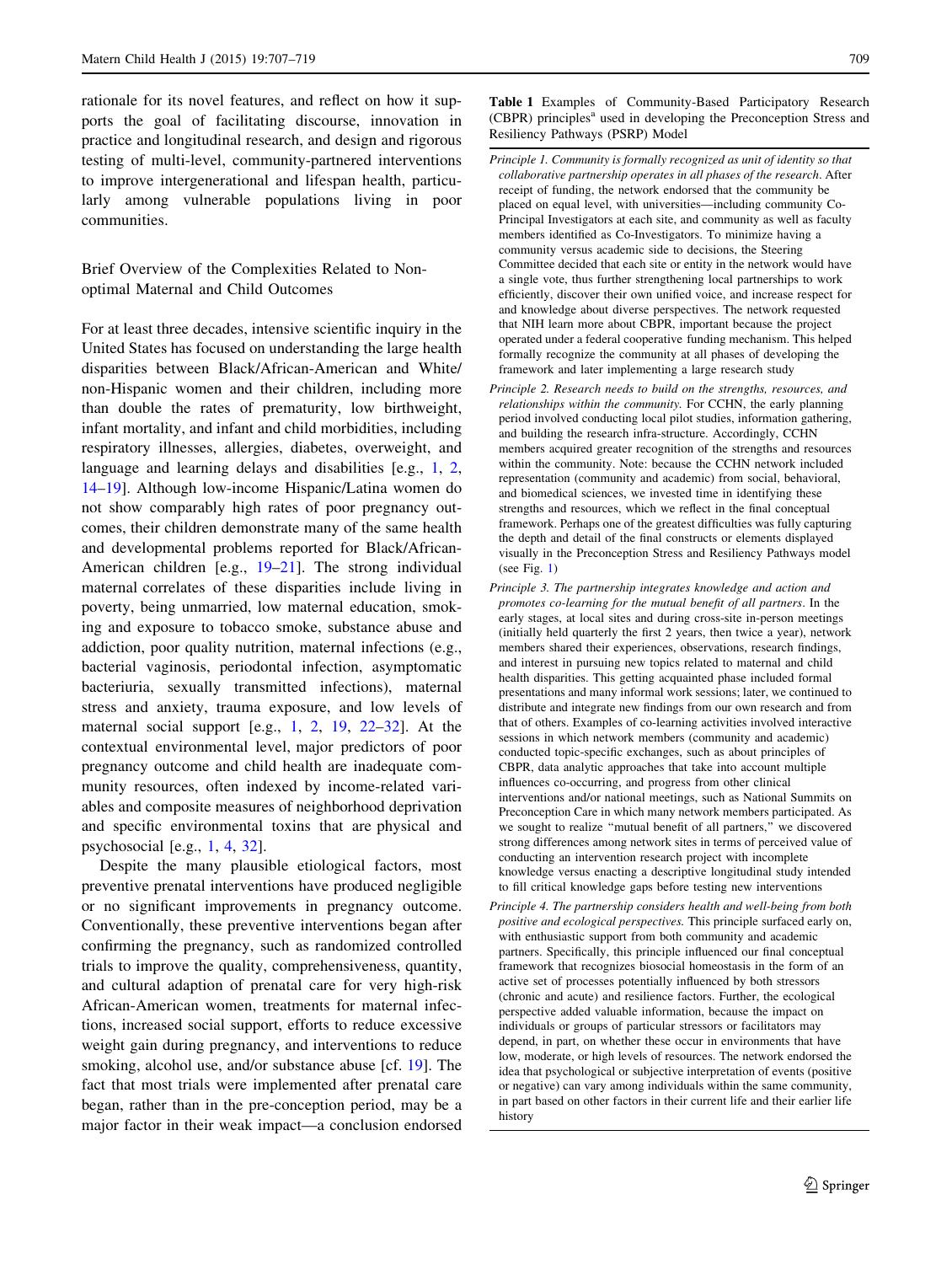- Principle 5. The partnership honors co-equal power, transparency, and resource-sharing appropriate to their community and academic partners, with a commitment to enhancing the opportunities for partners and building longer-term relationships and solutions to health disparities. The network created two major operational levels—(1) a national Executive Steering Committee comprised on the Co-PIs from the five sites, NIH scientists, the Data Coordinating and Analysis Committee, that was chaired by an individual from outside the network who was selected by NIH as an expert in the MCH themes and committed to the CBPR; and (2) major work groups or committees, each co-led by someone from the community and someone from academia. Both groups met largely via regularly schedule conference calls that yielded minutes distributed to all members of the network. All meetings were open to all network members, thus allowing newcomers to the network (membership changed over the years) and those with a particular interest in a topic under consideration to join in whenever they so chose. Individuals who could not join these meetings regularly could make contributions in writing or through communicating in a variety of ways with committee members. All sites included some members who were relatively junior in their professional development, and many received supplemental grants for training individuals from historically under-represented groups. Integral to this inclusive approach of CBPR, many junior network members sought and obtained more advanced professional education or training, complemented by opportunities to attend and present at local and national meetings. Mentoring occurred within and across sites, as well as within and across disciplines and the community and academic ''sides.''
- Principle 6. The partnership disseminates findings and knowledge gained to all partners, including evaluating progress and impact. This principle largely applies to the research results of joint activities, although for our network, we had several iterations of the conceptual framework. Specifically, we achieved strong consensus early on about the multiple forces or influences we considered likely to be important in promoting (vs. deterring) good health outcomes during the reproductive years of a family's life course. In contrast, we diverged in opinions about the value of conducting an in-depth, descriptive longitudinal study versus testing an intervention derived from the new conceptual framework. With a split vote of three sites favoring a descriptive study and two sites favoring intervention, we proceeded to develop plans and then later implement a five-site descriptive study that provided first-ever measures of allostatic load in women during the inter-partum period and throughout a subsequent pregnancy. The network monitored progress in recruitment, cohort maintenance, data errors, and protocol deviations, as well as supporting the design and conduct of a self-study about perceptions within the network regarding how well we operated the community-participatory partnered research [[37\]](#page-12-0). Since completing the first phase of the planned study, network teams have been working to finalize and conduct planned data analyses and disseminate findings and knowledge both within the network and outside. Although the CBPR process sometimes is cumbersome and slow, many network members have affirmed how much they have learned through the participatory partnership

by the Centers for Disease Control and Prevention in their recommendations regarding universal preconception care [\[33](#page-11-0)]. As Lu [[34\]](#page-11-0) recently summarized "Over the past decade, there has been a groundswell of federal, state, and local efforts to translate life course theory into MCH practice. ([[34\]](#page-11-0), p. 340)" yet this "growing recognition of the need for broad, early and preemptive, multi-level, cross-sector interventions'' has not sufficed to overturn the

pattern of working in siloes and separate sectors, rather than creating ''a common agenda, shared measurement systems, mutually reinforcing activities, continuous communication, and backbone organizations to achieve greater collective impact  $(34)$ , p. 341)." Consonant with this summary, CCHN presents the PSRP model in anticipation that many will be interested in dialogue about embracing it as a foundational, broad conceptual framework—one that is intentionally planned to permit future modifications and greater specification, as a means to transform the field from enhanced awareness to demonstrable changes in how research, funding, services, and communities address issues of maternal, paternal, and child health. In CCHN, we applied CBPR principles (see below) in the development of the PSRP model, resulting in a transdisciplinary, multilevel, and longitudinal framework that has helped identify testable hypotheses about divergent and co-existing pathways to better (vs. compromised) health.

## Community-Based Participatory Research (CBPR) Principles Implemented by CCHN

CCHN is the first and only NICHD-supported CBPR network addressing perinatal health issues. The CCHN network adopted and implemented principles of CBPR, building on early and ongoing work of Israel and colleagues [\[35](#page-11-0), [36](#page-11-0)] as well as network colleagues working from community  $[37-40]$  and academic  $[12, 13]$  $[12, 13]$  $[12, 13]$  $[12, 13]$  perspectives. Table [1](#page-2-0) provides examples of CBPR principles that our network used to develop the integrative PSRP model. (Note: Our network studied together and then sought to apply many of the principles identified regarding community-academic research partnerships, although we did not adopt a single set of principles formally.)

The first two principles—recognizing the community formally at all stages and identifying community strengths and resources—provided an exceptionally strong foundation for our network's productivity. The third principle affirms the importance of active co-learning and knowledge-action integration and facilitated how we worked, especially during the first 2 years of planning and becoming acquainted across a large multi—site, geographically wide network. We shared, read, and discussed many seminal publications related to community-based and community-participatory research partnerships. After a few challenging meetings in which everyone voted individually, but not all sites had equal representation, we decided as a network that each entity (the local sites, NIH, and the data center) would have only one vote. This decision supported timely, active deliberation at each site, ensuring that the one vote was the best reflection of each local partnership. At the foundation of successful CBPR efforts,

<sup>&</sup>lt;sup>a</sup> These CBPR principles reflect an amalgamation of those articulated by Israel et al. [[35\]](#page-11-0), Jones and Wells [[37\]](#page-12-0), Shalowitz et al. [\[12](#page-11-0)]; Ramey et al. [[13\]](#page-11-0). This table does not provide a full listing of all CBPR principles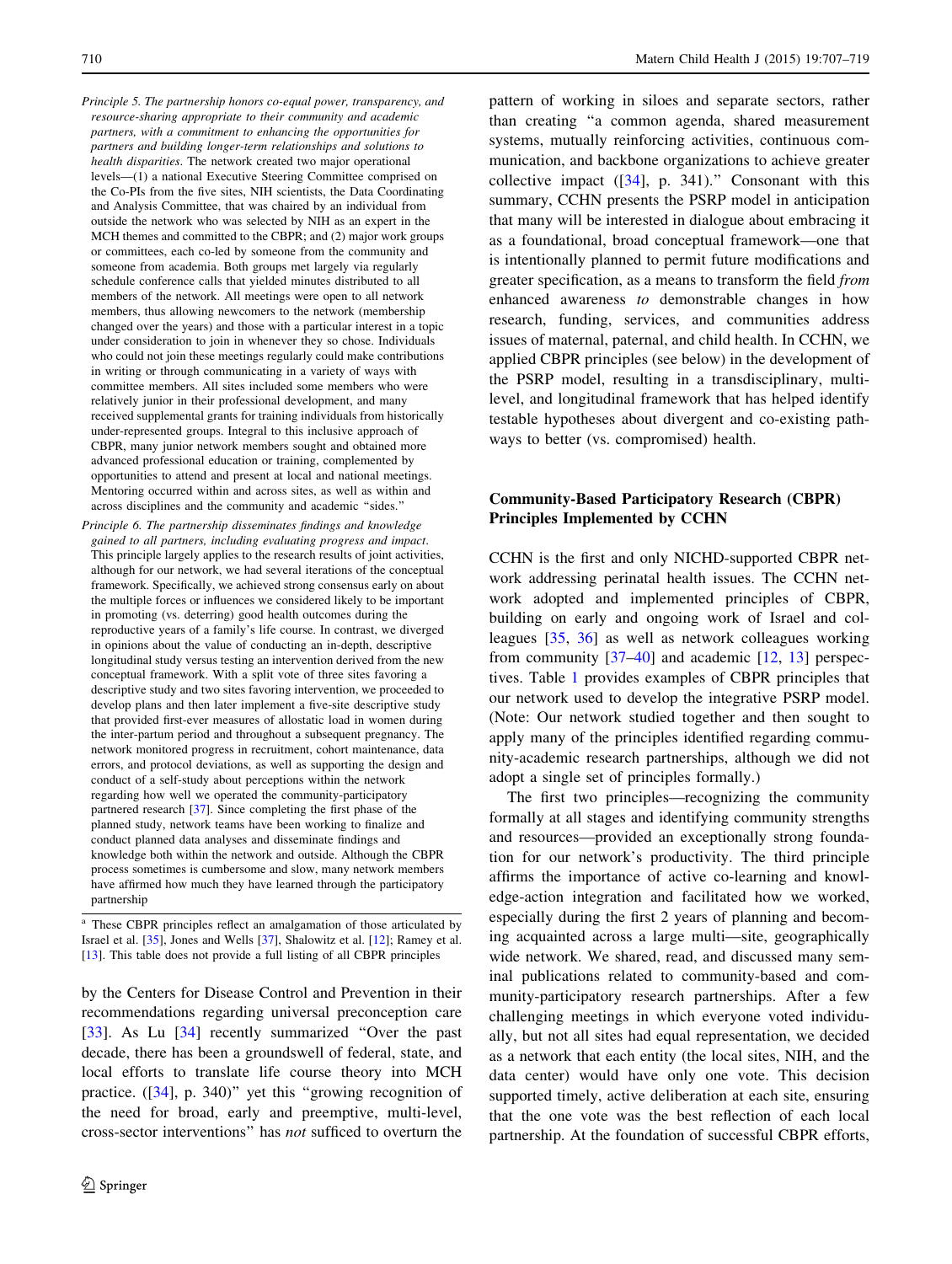members recognized and valued the tremendous diversity in their kinds of expertise and knowledge, their use of language, and their different working priorities and timetables. This foundation then prompted sharing and revising of perspectives, encouraged mutual mentoring relationships, and stimulated new insights and approaches. Because CCHN was not a static or closed network, members needed to work to maintain cohesion while honoring the continuity of leadership and participation that we considered vital to progress.

A fourth principle articulates the importance of seeing strengths and considering the ecological context when studying health. This principle has strong evidence from empirical studies and community wisdom: there are individuals, families, and entire neighborhoods that discover and apply effective means of promoting health and overcoming adversities. Importantly, this emphasis on strengths and ecology rather than just risks and problems has opened new lines of scientific inquiry and documentation of alternative or multiple pathways to achieve desired health outcomes. CCHN thus chose to study resilience resources and look for strengths at the individual, family, and community level, while also considering stressors and threats to health [\[11](#page-11-0), [41–43](#page-12-0)]. Theoretically, searching for supports and resilience may reveal influences on biology that are outside the boundaries of conventional biomedical thinking or practice. Socially, engaging partners in ways that highlight positive dimensions, while not denying serious challenges that may co-exist, contributes to the above foundation of respect for the achievements and life experiences that all partners bring to a mutual endeavor.

Finally, the fifth and sixth principles are closely linked—supporting transparency and sharing of resources and responsibilities in the partnership and then rapid sharing of new findings so that all have a full opportunity to consider the meaning of new findings and to use these in multiple ways to improve outcomes and reduce disparities. A key reality in proposing a broad and complex conceptual framework is that the volume of data to be collected and approaches to analyzing multi-level, multivariate, and longitudinal datasets are highly specialized areas. Our network actively anticipated this, and provided multiple ways to engage individuals who did not have statistical expertise (from both the community and academic sides) by providing webinars and discussions and by insisting that both community and academic partners be present at all stages of planning data analyses and reviewing results. Our network sought to have a level of trust and engagement so that as new findings emerge related to the conceptual framework we jointly developed, members could be sufficiently prepared and empowered to explain, use, and even challenge these findings. Examples from CCHN are that community partners sometimes challenged standard

definitions for health outcomes, such as whether the same cutoff values should be used to define overweight and obesity for all ethnic and racial groups, and ensuring that the men and fathers in the community were not defined solely based on legal or biological relationships to the children and mothers.

In retrospect, we have difficulty accurately identifying which ideas and novel features "came from" the community versus academic partners, because the close collaborations we developed supported a sense of shared innovation and insight. With little doubt, we found wide consensus for all of the key constructs in the final conceptual framework (described below). As our network sought competitive funding for a prospective study, we discovered how helpful this integrated framework was in identifying what to measure and the gaps in previous research. Although network members retained differential levels of interest in and expertise related to different constructs in the framework, we acquired a new common set of terms and stayed focused on understanding the interdependent, co-occurring, and sequential forces that likely impact health outcomes. Many members commented about how valuable this was (in contrast to using multiple frameworks on different topics) in establishing an infrastructure for science and intervention that could help overcome the siloes of the past.

# The CCHN Stress and Resiliency Pathways Model: Novel Features and their Dynamic Inter-Relatedness Over Time and Across Generations

Figure [1](#page-5-0) illustrates the CCHN framework that addresses multiple primary pathways that contribute to differential outcomes for pregnancy, fetal programming, and child health and development.

Novel features of the model include: (1) maternal allostatic load (described below) as a critical set of dynamic processes that impact pregnancy and child outcomes, as well as the mother's own current and future health status; (2) the quality of the parental relationship and the home environment as direct influences on maternal physiology; (3) the father's stress and resilience factors as a direct (not just moderating) influence on the mother's health and on the pregnancy and child outcomes; and (4) community level variables as causal agents (rather than mere correlates) capable of improving, as well as degrading, the health and well-being of all family members.

Figure [1](#page-5-0) depicts the neighborhood, community, and societal influences as ''the frame'' that surrounds the intertwined life courses of family members. Through the CBPR process (described above), this frame became a multidimensional set of variables, some of them tangible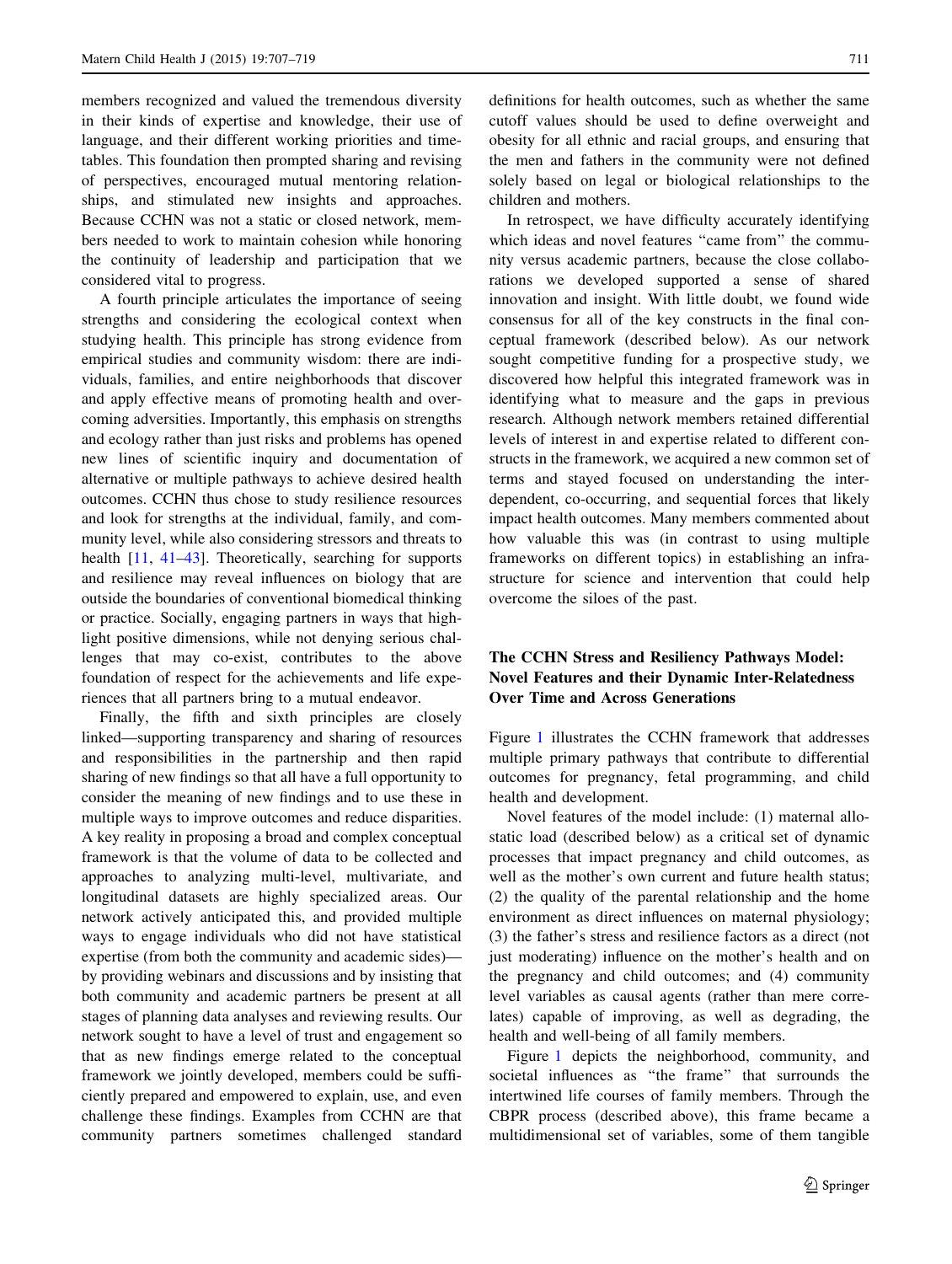<span id="page-5-0"></span>Fig. 1 The Preconception Stress and Resiliency Pathways (PSRP) model developed by CCHN reflects the integration of ideas, research findings, clinical impressions, and community perspectives about how multiple influences combine to influence the health of mothers, fathers, and children. Novel features include the focus on the preconception or interconception period, inclusion of fathers and the mother-father relationship, balanced consideration of stress and risk factors versus resilience resources and positive coping mechanisms, and maternal allostatic load (a composite measure of wear-and-tear associated with cumulative stress) over a longitudinal period—spanning the prepregnancy period, pregnancy, and post-delivery. CCHN used this model to design and implement a five-site prospective study of  $>2,500$ families (see [[11](#page-11-0)] for report of early descriptive findings)



and amenable to objective measurement, many of them intangible or subjective or not easily measured with equal sensitivity to the various ecological contexts that surround the lives of particular subgroups or individuals. The PSRP model does not, at this stage in its evolution, place greater or lesser emphasis on particular components within the environmental frame. Instead, the model supports the view that societal attitudes, ranging from negative (e.g., racism, unfair treatment, negative stereotypes, mistaken beliefs about pregnancy and parenting) to positive (e.g., affirming the value of fathers, celebrating childbearing as a valuable endeavor, endorsing health promotive behaviors in community settings) as well as specific societal investments (e.g., the quality, availability, and continuity in health care, social services, early child care and education, employment-related supports and opportunities, and crime prevention) impact not only the local communities and neighborhoods as a whole, but have the strong potential to alter the biology of individuals and groups of individuals. This PSRP model specifically hypothesizes that the health outcomes for subsequent generations cannot be adequately understood or sufficiently improved if the focus remains just at the level of the mother and child. Further, this model

predicts that the identical interventions or services likely will produce different effects depending on the broader environmental context, including the psychosocial attributes of those being served as well as the physical dimensions of their environments. This hypothesis does not preclude the value of individual health care and healthy lifestyles, but instead states that the magnitude of benefits will depend on other concurrent (and prior) levels of support to the family unit including family history.

To address the critical issue of likely causal pathways specifically associated with the longstanding reproductive and child health disparities, CCHN hypothesized that the combination of interpersonal, environmental, and biomedical factors over time—serves to elevate or reduce health disparities overall. In other words, the dyadic parental relationship, their multi-level stress experiences, and their multi-level resilience resources become intertwined with the biosocial development of the next generation. We recognize that this is a broad, sweeping view—one that skeptics could claim makes it nearly impossible to know what matters the most and where to begin to change things. Alternatively, the PSRP model affords a way to realize that the collective impact of the activities or variables that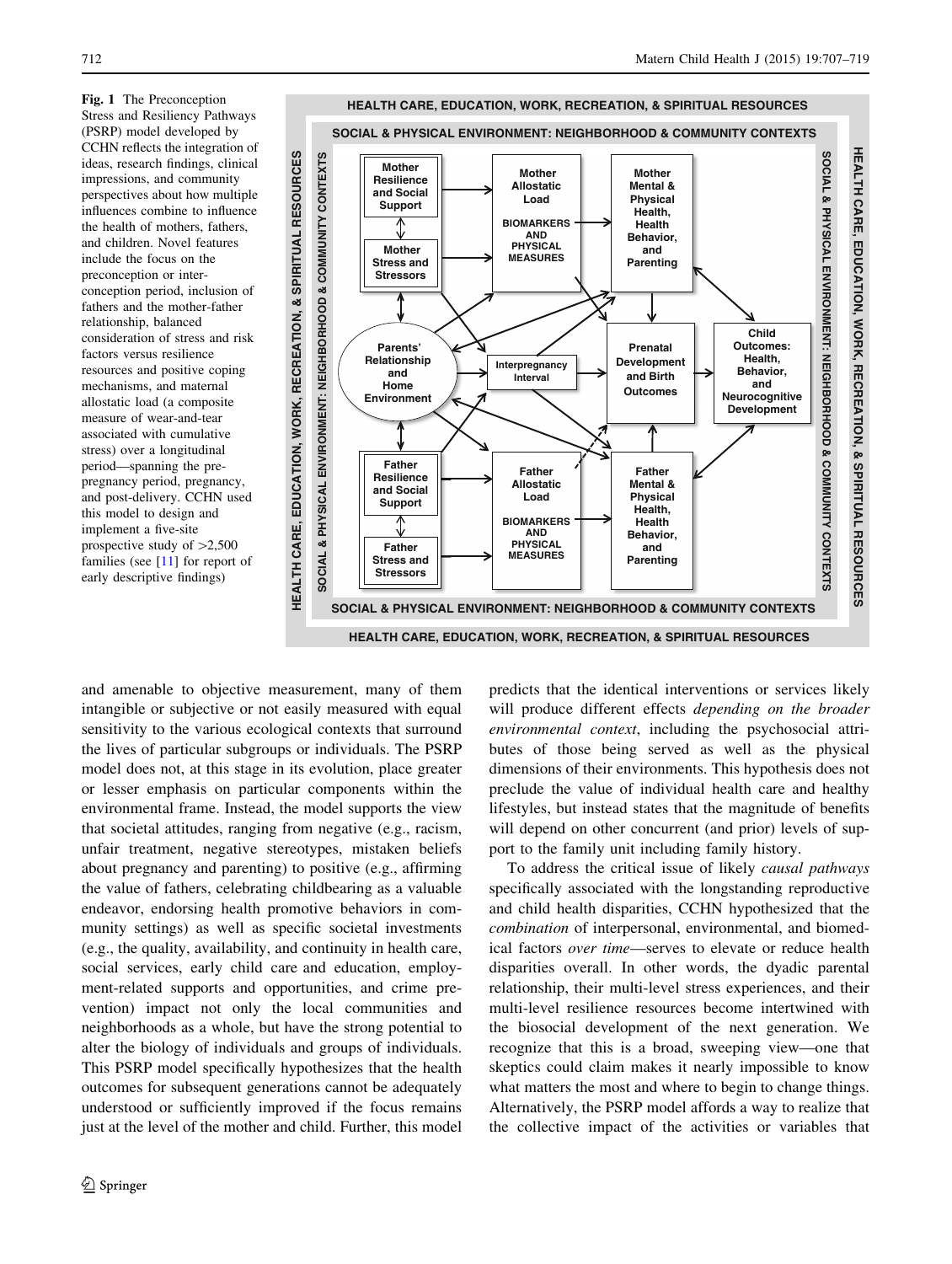historically have been addressed in siloes could be vastly greater with changes in both thinking and acting—so that there is strong strategic coordination (i.e., not competition), non-duplication (i.e., reducing waste and problems in the field), and transparency (i.e., open access to information about efforts, particularly those with public and philanthropic funding). This contrasts with the longstanding stalemate where independent groups, including scientists, often compete for limited resources, despite sharing very similar or even identical goals. If communities, agencies, service providers, and scientists actually jointly shared information about how much money, effort, and impact they have, and also agreed to re-allocate and re-direct activities based on measured outcomes, or the emergence of a more promising approach, then the PSRP model would predict lower stress levels for both mothers and fathers, higher supports for positive parent relationships, improved mental health status, and reinforced social stability. In turn, this could set the stage for delivery of personalized medicine within a healthy everyday context, such that individual level interventions might exert more consistent and higher level benefits. In other words, the PSRP model underscores the necessity of engaging in activities that are sufficiently broad, intensive, well-timed, and individualized for the specific conditions of each family (i.e., meeting the needs of each parent and their future children) within the context of their local communities and psychosocial supports.

The Rationale for the Central Role of Maternal Allostasis and Allostatic Load

In the center of Fig. [1,](#page-5-0) maternal allostatic load assumes prominence, receiving direct input from the stressors and support that parents experience. Many maternal and childhood health problems, including asthma, overweight/ obesity, diabetes, hypertension, and allergies, have been associated with stress-regulation processes over the life course [e.g., [45–52](#page-12-0)]. Parenting practices, family and child care supports, parental mental health, and community resources and dangers also show bi-directional effects related to stress and thus directly influence children's growth, health status, and neurocognitive and social-emotional development, with some effects enduring well into adulthood [e.g., [3,](#page-11-0) [5–](#page-11-0)[56\]](#page-12-0).

Allostasis is a continuous biological process of adaptation to achieve homeostasis under conditions of exposure to multiple physical and psychological stressors. Allostatic load is the cumulative "wear and tear" on body systems from adjusting to chronic and acute stress. This construct emerged as a promising approach to studying the adult aging process; early findings showed that allostatic load in middle-age groups significantly predicted morbidity and mortality in old age [e.g., [41–43](#page-12-0), [45](#page-12-0), [46\]](#page-12-0).

Allostatic load is a composite index derived from various biomarkers that theoretically reflect systemic wear on the body. We developed a method that involved collecting and using 10 objective biomarkers: systolic and diastolic blood pressure, heart rate, body mass index (BMI), waist-to-hip ratio, glycosylated hemoglobin, cholesterol, C-reactive protein, and salivary cortisol levels obtained upon arising and in the evening. When we finalized the PSRP model, no study had proposed that allostatic load be directly measured and prospectively monitored in women during their childbearing years, including at multiple intervals during pregnancy. To what extent there would be a direct correspondence between current measures of a mother's psychological stress/distress (including perceived stress, anxiety, depression, trauma exposure) and her allostatic load was not known. Despite uncertainties about how best to measure the individual components of allostatic load (see below for the measurement approach that CCHN used), our network chose to focus on allostatic load. Our rationale was that a composite indicator of multiple biomarkers, already related to many disease conditions and poor pregnancy outcomes, as well as predictive in some older age samples, might set the stage for considering this as an integral part of the maternal life course and an indicator of many of the key maternal physiological systems needed to support optimal embryonic, fetal, and postnatal development.

What was, and still is, unknown is how best to capture the biological toll of chronic and acute stress, particularly the dimensions that are most important for pregnancy and prenatal development. Conversely, whether supports and resilience produced biological benefits—detectable in the mother's allostatic load, was an intriguing yet unanswered question. In the PSRP model, both the mother's and the father's allostatic load are displayed as having potential direct effects on each parent's own physical and mental health, their health seeking and health promoting behavior, and their parenting behavior. That is, if stress impairs multiple dimensions of a parent's physiological well-being, even at levels below the threshold for diagnosing or treating specific conditions (e.g., those that often have onset in later years after childbearing such as hypertension, diabetes, asthma, obesity, arthrosclerosis), the parent may be at elevated risk for other conditions (e.g., low energy, loss of interest in exercise or healthful eating, poor self-esteem, sleep disorders, withdrawal from certain relationships and social engagement in the community, abusing alcohol or substances). To test these hypotheses about causal pathways, the PSRP model required collecting data over time so that there are multiple measures of these constructs. From such a prospective, longitudinal dataset, then deviations in some areas, such as changes in stress levels, resilience resources, or allostatic load could be linked sequentially to whether the predicted changes occur in other areas, such as mental health,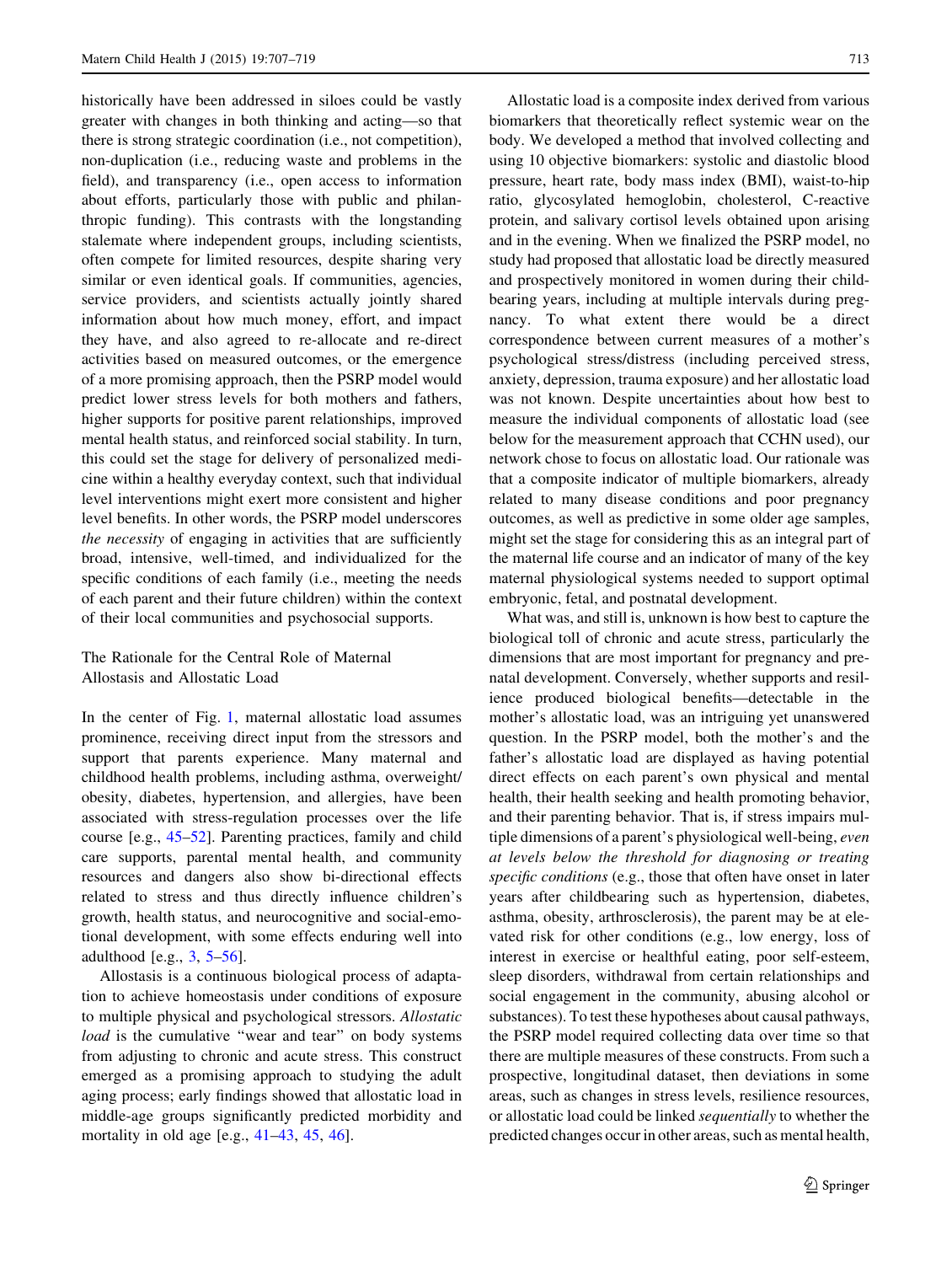health promotion behaviors, parenting engagement, or better pregnancy outcomes.

# How the PSRP Model Can Inform the Design and Conduct of Prospective Studies

The PSRP model affords an integrative framework to guide the design of studies focused on the life course of mothers, fathers, and children, especially studies that seek to reduce health disparities. In fact, CCHN used this framework for a five-site study of 2,510 mothers and their newly born children, including a subset of fathers (with permission from mothers) and/or the co-parenting partner designated by mothers. For those mothers who had a subsequent pregnancy, we continued to measure these constructs during and after the next pregnancy. CCHN focused on testing two major hypotheses from the PSRP model. Hypothesis 1 was that higher levels of perceived stress by mothers and fathers would lead to higher allostatic load in mothers. Hypothesis 2 was that higher maternal allostatic load would be associated with less optimal outcomes for mothers and fathers (e.g., their mental health), children (e.g., on-time developmental milestones, optimal physical growth), and future pregnancies. Table [2](#page-8-0) identifies data collected for the nine major constructs in the PSRP model. Just as the generation of the conceptual framework was a community-academic participatory partnership, we continued using CBPR principles in selecting and refining measures, developing study-specific methods if no satisfactory ones existed, and then finalizing the strategies for recruiting and retaining the study population over time. We faced the same set of challenges that any large-scale prospective study encounters—namely, how to collect everything of interest without overburdening study participants and while staying within the means available to collect, enter, and analyze the data. Like all NIH major studies, the CCHN study will enter the public domain in a timely manner; and CCHN eagerly supports active use of the rich dataset that has been generated.

Interviewers (mostly local community citizens) received common training in the protocol and collected data inperson at 1, 6, and 12 months after the index baby's birth; during telephone interviews at 18 and 24 months; and during all subsequent pregnancies and births (four of five sites collect inter-pregnancy and subsequent pregnancy data up to 4 years after study enrollment; one site ended at 2 years). Although the measures are extensive, CCHN pilot-tested these and concluded the data collection process was not unduly burdensome.

## Parental Relationship and Home Environment

Both mothers and fathers provided information about their relationship, including the current nature of their relationship (marital status, satisfaction), their living arrangements (e.g., cohabitation), intendedness and planning of the target pregnancy (retrospective as it occurred prior to study enrollment) and subsequent pregnancy (if any occurred), and degree of father involvement with the baby. CCHN hypothesized that intact and high-quality mother-father relationships would serve to reduce levels of perceived stress and maternal allostatic load as well as to foster better parenting practices and more favorable parent mental health. In addition, interviewers collected data about the quality of the child's postnatal home environment.

#### Psychosocial Stress and Resilience Measures

This CCHN domain covers individual level reports of stress and resilience resources that may buffer the effects of stress over time. A set of 20 measures assess parental psychological stress and resilience. We administer some measures more than once and a few at each time interval. On the whole, the standardized instruments selected had strong psychometric properties as well as evidence of cultural appropriateness, congruence, and acceptability. These tools assess: prenatal stress (retrospectively), perceived stress, major negative life events, chronic stress, racism and discrimination, interpersonal violence, and parenting stress (see Dunkel Schetter et al. [\[11](#page-11-0)] for full details). CCHN conceptualized ''resilience'' as ''the process involving an ability to withstand and cope with ongoing or repeated means and maintain healthy functioning across different domains of life [[41,](#page-12-0) p. 637].'' More specifically, CCHN measured a number of ''resilience resources,'' which include a wide span of interpersonal and social resources (e.g., perceived social support), world views and culturally-based beliefs and values (e.g., spirituality and religious practices), behavioral and cognitive skills (e.g., active coping), and tangible resources (income, educational attainment, healthy behavioral practices) [\[11](#page-11-0)].

For some items in standardized instruments, CBPR processes led to making slight wording modifications to increase clarity and relevance. CCHN also developed an innovative Life Stress Interview providing interviewer ratings of life domains as well as an optional interview about ''Good things happening in my life.'' Regarding racism and discrimination, CCHN collected data from mothers and fathers about their experiences of lifetime, childhood, and current everyday unfair treatment based on race, income, and other characteristics including memories of childhood racism/discrimination. One of CCHN's central hypotheses is that psychological stress will be significantly associated with higher levels of maternal allostatic load, lower quality of mother-father relationship, and increased rates of poor outcome in a subsequent pregnancy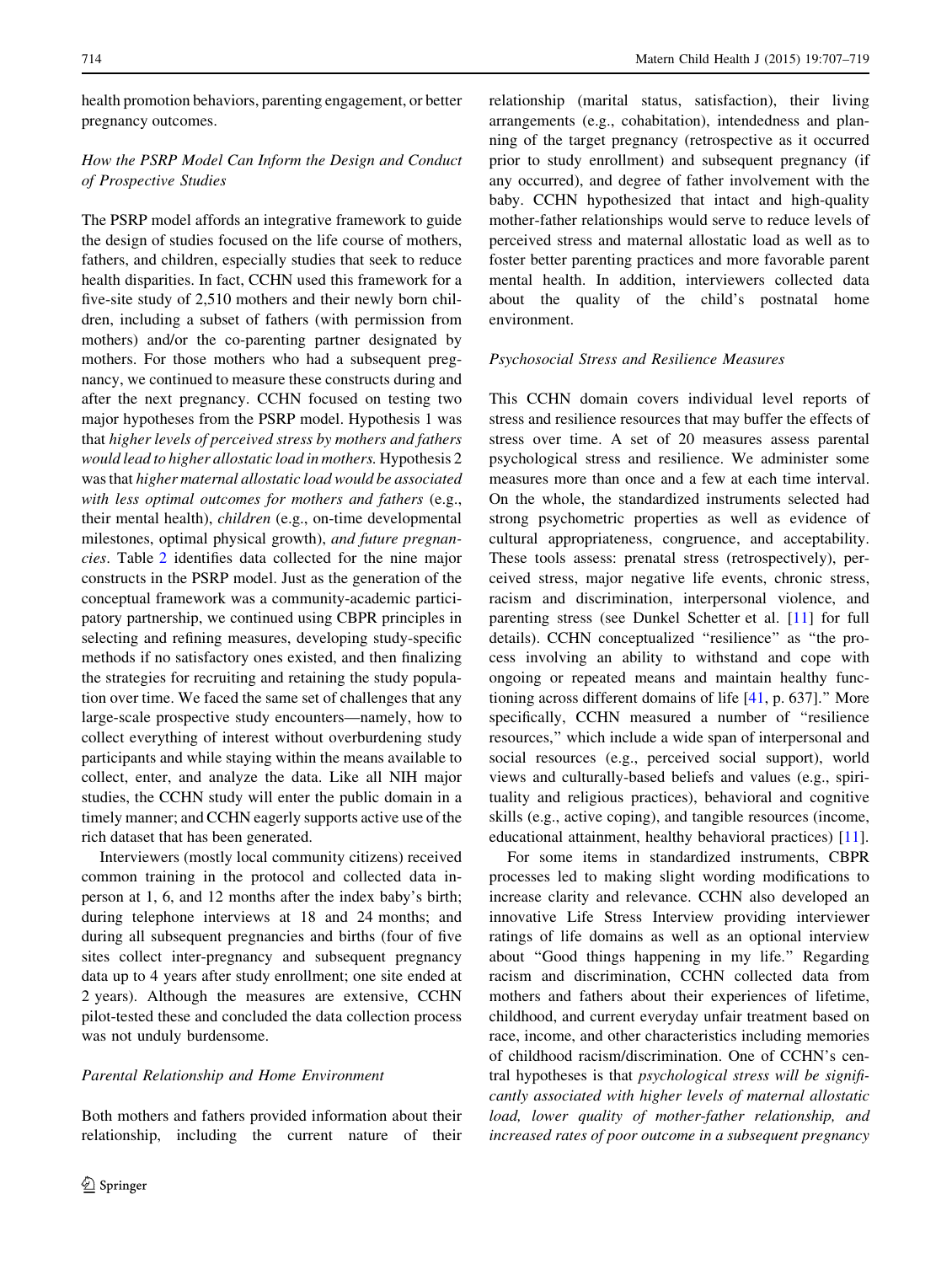| CCHN Study Constructs                                                               |                            | Study enrollment +2 years |                                       |              | interval (varies)<br>Inter-pregnancy    | trimester                      | Next pregnancy     | Birth of<br>next |             |
|-------------------------------------------------------------------------------------|----------------------------|---------------------------|---------------------------------------|--------------|-----------------------------------------|--------------------------------|--------------------|------------------|-------------|
|                                                                                     | Birth of<br>index<br>child | $+1$ month                | $+6$ months $+12$ months $+18$ months | $+24$ months |                                         | mester<br>$\rm \dot{m}$<br>2nd | mester<br>Ė<br>3rd | baby             | $+2$ months |
| 1. Resilience and social support                                                    |                            |                           |                                       |              | From delivery of index<br>child to next |                                |                    |                  |             |
| 2. Stress and stressors<br>Mothers and fathers                                      |                            |                           |                                       |              | pregnancy                               |                                |                    |                  |             |
| Mothers and fathers                                                                 |                            |                           |                                       |              |                                         |                                |                    |                  |             |
| 3. Within family relationships and<br>home environment                              |                            |                           |                                       |              |                                         |                                |                    |                  |             |
| 4. Allostatic load <sup>a</sup>                                                     |                            |                           |                                       |              |                                         |                                |                    |                  |             |
| Mothers                                                                             |                            |                           |                                       |              |                                         |                                |                    |                  |             |
| 5. Mental and physical health and<br>parenting: mothers and fathers                 |                            |                           |                                       |              |                                         |                                |                    |                  |             |
| 6. Prenatal development and birth<br>outcomes                                       |                            |                           |                                       |              |                                         |                                |                    |                  |             |
| 7. Child outcomes                                                                   |                            |                           |                                       |              |                                         |                                |                    |                  |             |
| 8. Neighborhood and community<br>contexts                                           |                            |                           |                                       |              |                                         |                                |                    |                  |             |
| educational, work, recreational,<br>9. Resources: health care, social,<br>spiritual |                            |                           |                                       |              |                                         |                                |                    |                  |             |
| Mothers and fathers                                                                 |                            |                           |                                       |              |                                         |                                |                    |                  |             |

<span id="page-8-0"></span>Table 2 Illustration of the application of the PSRP model to the measurement approach for the first phase of the CCHN prospective study focused on advancing knowledge about combined Table 2 Illustration of the application of the PSRP model to the measurement approach for the first phase of the CCHN prospective study focused on advancing knowledge about combined

<sup>a</sup> One site measures allostatic load of fathers at the same time intervals as for mothers One site measures allostatic load of fathers at the same time intervals as for mothers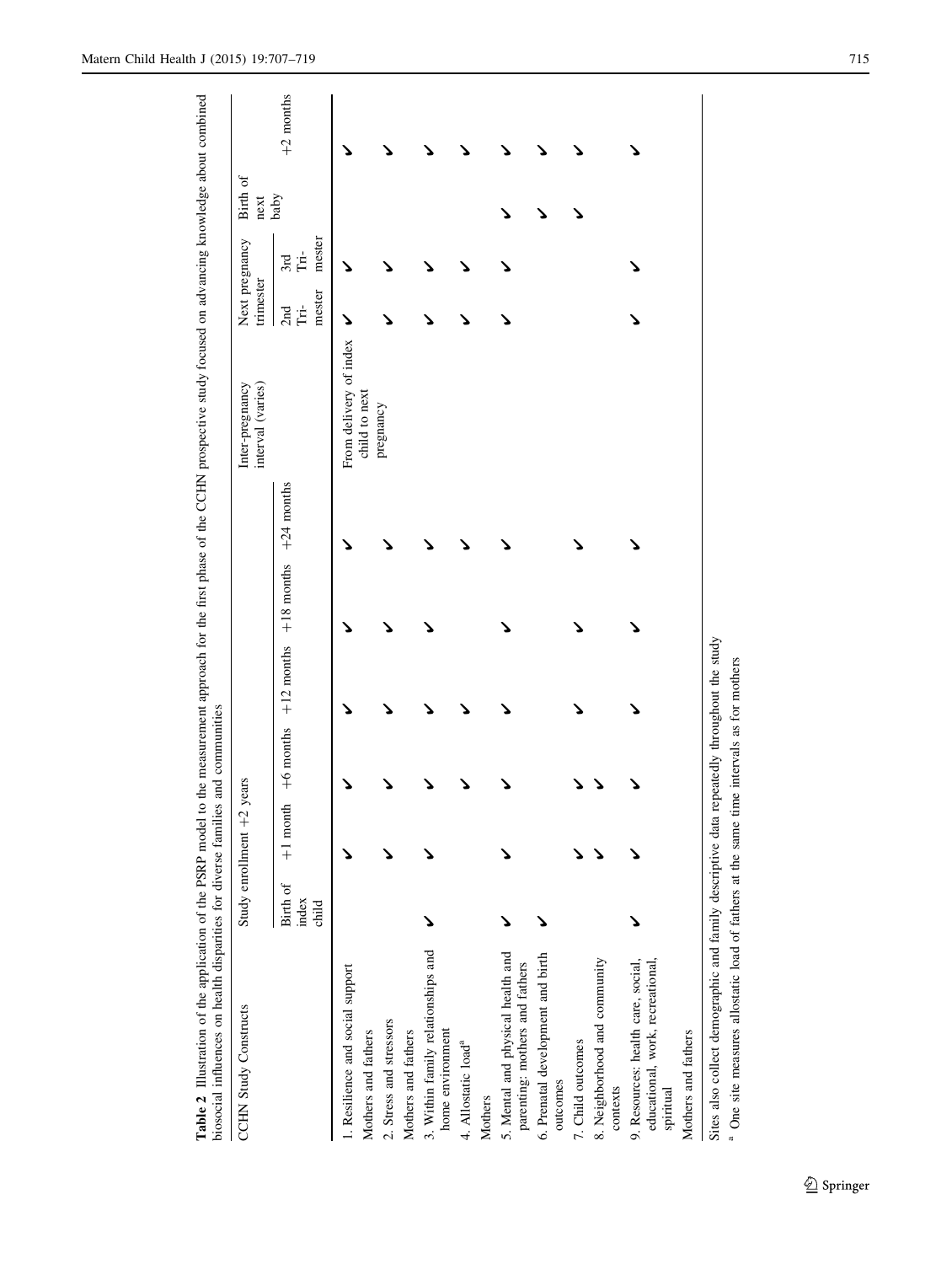(e.g., one or more of the following: having a stillbirth or neonatal death, preterm and/or LBW baby, low Apgar score, extra hospital days after delivery).

### Mental and Physical Health and Health Behaviors

A parent's mental and physical health status is a strong determinant and consequence of both positive and negative health behaviors, with direct effects on their children as well. CCHN used standardized screening tools for assessing symptoms of depression, anxiety, and post-traumatic stress as well as for obtaining histories of psychiatric conditions and chronic and acute health conditions. Other data collected included health care access, and perceived quality and adequacy of health insurance. CCHN hypothesized that the physical and mental health of each of the parents influences maternal allostastic load as well as their parenting behaviors, since health can affect energy levels, motivation, decision-making, memory, patience, and expression of positive affect.

#### Child Health and Development Measures

CCHN collected birth or pregnancy outcome data from medical records, including gestational age and preterm birth  $(<$ 37 weeks), birthweight, Apgar scores, head circumference, type of delivery, days in the Neonatal Intensive Care Unit, and diagnoses of major birth defects and diseases. Measures of later child outcomes included growth adequacy, major developmental milestones, pediatric health problems, major injuries, and hospitalizations. (Note: A subgroup of CCHN investigators received funding to follow the subsequent birth cohort to study cortisol regulation, neurocognitive development, growth, cardiometabolic risk, and biological aging as indexed by telomere length.) Availability of maternal psychosocial and biological stress data during the preconception period permits an unprecedented opportunity to assess the timing (as well as levels) of maternal stress, thus adding to the emerging findings about prenatal stress and child cognition and psychosocial outcomes.

# Neighborhood Environment and Community Resources Measures

The physical and built environment and community social and economic context in which families live and work have been associated with many health outcomes. CCHN relied on geocoding using U.S. Census and local surveillance datasets to create a rich dataset for analysis about how these environmental factors related to stress and its buffering at the level of individuals and the family unit. Variables obtained include concentrated community poverty/low wealth, community safety, and residential segregation to provide a general community profile. Several local sites developed ways to estimate community cohesion, collective efficacy, and community resources, such as recreational areas, local public services, and facilities. Several sites collected qualitative data from father focus groups about what factors promoted versus hampered their ability to fulfill their goals as fathers. Other sites conducted neighborhood inventories of family resources, while some documented the availability of innovative new services that potentially could help families, such as a community-based birth center.

## Conclusions: How our Model can advance our Understanding

The CCHN conceptual framework and the use of CBPR has produced an integrated conceptual framework for the field of maternal, paternal, and child health that builds upon a highly divergent knowledge base relating stress and disease risk, from pregnancy through the lifespan. The creation of CCHN and its evolution correspond to the past decade of accelerated understanding of what is captured by the various terms of maternal-child health life course perspective, developmental programming of adult onset diseases, epigenetics (wherein environmental and genetic forces exert mutual, time-distributed effects to co-determine the outcomes for an individual child), and intergenerational effects of stress and resilience. In this framework, distinctive themes include the importance of what happens prior to conception and between subsequent pregnancies, the psychological and social well-being of both the mother and father—with strong emphasis on both strengths and supports as well as stress and risks, and allostatic load as a representation of how psychosocial factors and the environment ''get under the skin'' to affect the integrity of multiple biological systems and health outcomes for the parents and their children.

We acknowledge potential limits of this integrative model. These include its tremendous breadth and the difficulty of measuring all of the constructs in the model with comparable precision and sensitivity for all of the constructs. Additionally, this model does not display all of the specific detailed pathways and potentially testable plausible mechanisms of interest. Analytically, the complex longitudinal datasets are inherently thorny, and often aspects of the distributional properties of the data cannot be fully anticipated when estimating the power to test hypotheses, particularly when the hypotheses themselves indicate that different outcomes (or interactional effects) are expected as a function of individual community level variables and the environment. Even when the data analytic strategies are highly sophisticated and appropriate for a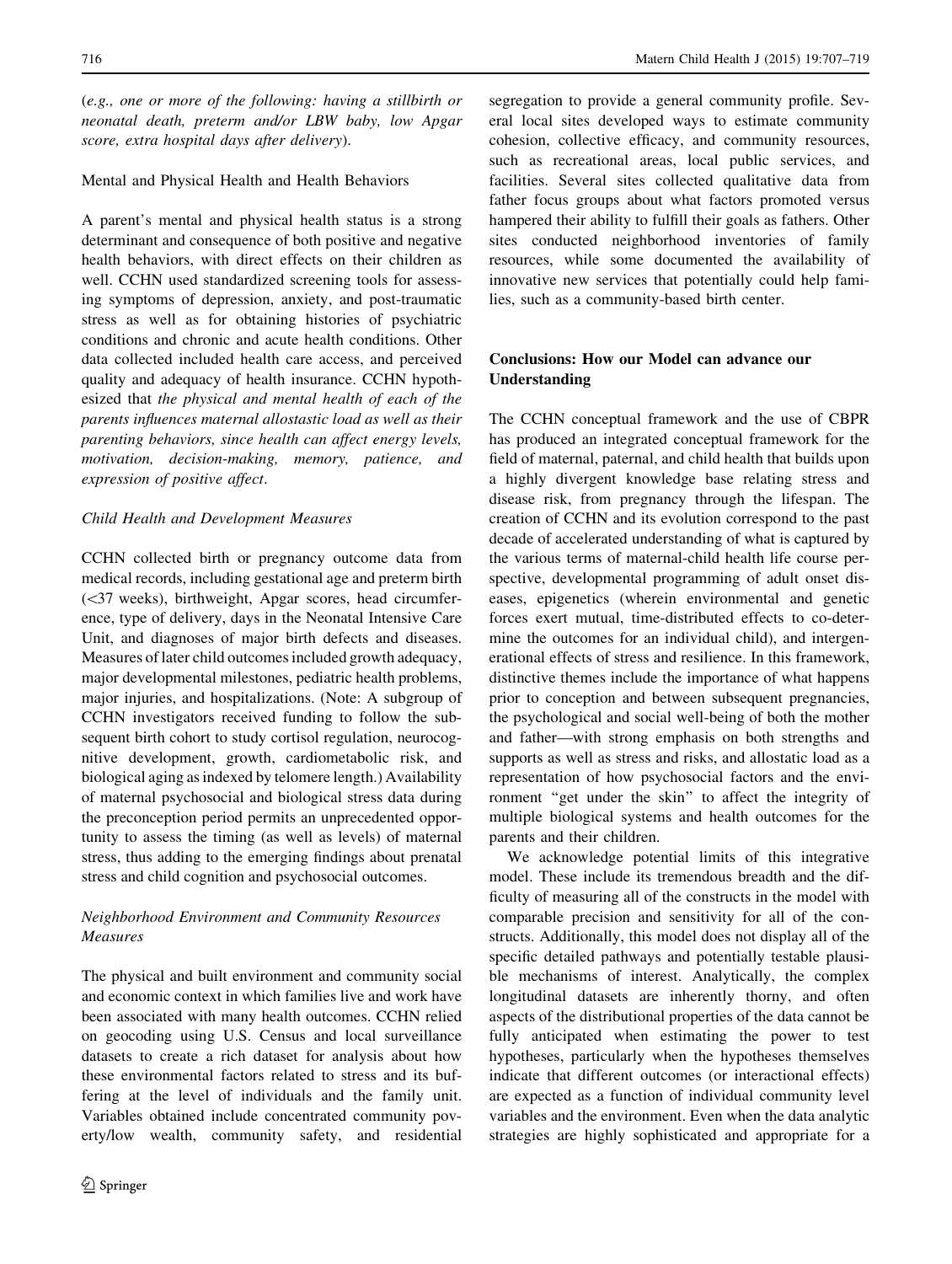<span id="page-10-0"></span>model such as PSRP, explaining the results can be difficult and knowing how to take action as a result of new findings is not always clear or supported by the model itself. Finally, because allostatic load is so central to the PSRP model, we realize that the field faces hurdles about how best to combine the multiple individual biomarkers into a composite score, and perhaps there are age-specific or gender-specific aspects of measuring allostatic load that have yet to be refined sufficiently.

Despite the limits, we advance the proposition that widely sharing this multi-level, multidisciplinary, and longitudinal conceptual framework may facilitate new coalitions and research approaches, including testing promising interventions that start prior to conception and simultaneously target multiple levels of influence and is of timely potential value to our field. We think the creation and endorsement of this framework by community and academic partners from highly divergent backgrounds is a strength and may encourage dialogue as the model becomes further specified and hypotheses are subjected to evaluation about the relative strength of certain pathways or associations among the constructs in this model. CCHN's enthusiasm for analyzing and widely sharing this novel, prospective, and rich dataset is also tempered by knowing that it is rare, time-consuming, challenging, and expensive to launch such a multidisciplinary and CBPRpartnered research network. The study sample transcends those that rely solely on large university clinic samples of convenience and increases measures of the psychosocial and environmental determinants of intergenerational health. The anticipation is that such investments may lead to substantial revision and refinement related to etiological pathways and multiply determined risk profiles and help to foster greater originality in thinking about the transformation of health care services (e.g., timing, content, and continuity) related to reproduction and parenting. CCHN's database and expected future publications will serve, in a pioneering way, to help answer the question of how productive this multifactorial and CBPR approach can be.

In an era of concern about rising health care costs, unresolved health disparities, and elevated signs or precursors of major health problems in young children and their young parents, the CCHN framework offers a strong starting position for re-framing the issues. Prevention, early detection, and effective treatments will necessitate partnerships that actively engage community residents, health care providers, social services, educators, and community leaders. These partnerships will be pivotal in planning, implementing, and improving effective strategies to increase supports, promote resilience, decrease racism and inequities, and administer timely and effective medical interventions and treatments for specific risks and diagnoses to all mothers, fathers, and young children who could benefit.

Acknowledgments The Child Community Health Network (CCHN) is a community-based participatory research network supported through cooperative agreements with the Eunice Kennedy Shriver National Institute of Child Health and Human Development (U HD44207, U HD44219, U HD44226, U HD44245, U HD44253, U HD54791, U HD54019, U HD44226-05S1, U HD44245-06S1, R03 HD59584) and the National Institute for Nursing Research (U NR008929). CCHN reflects joint endeavors of five local sites:

Baltimore: Baltimore City Healthy Start and Johns Hopkins University Community PI: M. Vance; Academic PI: C. S. Minkovitz; Co-Invs: P. O'Campo, P. Schafer; Project Coordinators: N. Sankofa, K. Walton.

Lake County, Illinois: Lake County Health Department and Community Health Center and the NorthShore University Health System Community PI: K. Wagenaar; Academic PI: M. Shalowitz; Co-Invs: E. Adam, G. Duncan\*, A. Schoua-Glusberg, C. McKinney, T. McDade, C. Simon; Project Coordinator: B. Clark-Kauffman.

Los Angeles: Healthy African-American Families, Cedars-Sinai Medical Center, University of California, Los Angeles Community PI: L. Jones, Academic PI: C. Hobel, Co-PIs: C. Dunkel Schetter, M. C. Lu, Co-I: B. Chung; Project Coordinators: F. Jones, D. Serafin, D. Young.

North Carolina: East Carolina University, NC Division of Public Health, NC Eastern Baby Love Plus Consortium, and University of North Carolina, Chapel Hill Community PIs: S. Evans, J. Ruffin, R. Woolard; Academic PI: J. Thorp; Co-Invs: J. DeClerque, C. Dolbier, C. Lorenz; Project Coordinators: L. S. Sahadeo, K. Salisbury.

Washington, DC: Virginia Tech Carilion Research Institute, Virginia Tech, and Washington Hospital Center, and Developing Families Center Community PI: L. Patchen, Academic PI: S. L. Ramey and L. Klerman; Academic Co-PI R. Lanzi; Co-Invs: M. Miodovnik, C. T. Ramey, L. Randolph; Project Coordinator: N. Timraz; Community Coordinator: R. German, J. Bond\*.

Data Coordination and Analysis Center (Pennsylvania State University) PI: V. M. Chinchilli; Project Coordinator: G. Snyder; Co-Invs: R. Belue, G. Brown Faulkner\*, M. Hillemeier, I. Paul, M. L. Shaffer; Biostatisticians: E. Lehman, C. Stetter; Data Managers: J. Schmidt, K. Cerullo, S. Whisler; Programmers: J. Fisher, J. Boyer, M. Payton.

NIH Program Scientists: V. J. Evans and T. Raju, Eunice Kennedy Shriver National Institute of Child Health and Human Development; L. Weglicki, National Institute of Nursing Research. Program Officers: M. Spittel,\* and, M. Willinger, NICHD; and Y. Bryan\*, NINR.

Steering Committee Chairs E. Fuentes-Afflick\* (University of California—San Francisco School of Medicine) and M. Phillippe (University of Vermont) and \*Indicates those who participated in the planning phase of the CCHN. Special thanks to L. Bateman for assistance in preparing manuscript, figure, and tables.

#### References

- 1. Kramer, M. R., & Hogue, C. R. (2009). What causes racial disparities in very preterm birth? A biosocial perspective. Epidemiologic Reviews, 31(1), 84–98. doi:[10.1093/ajerev/mxp003.](http://dx.doi.org/10.1093/ajerev/mxp003)
- 2. Lu, M. C., & Halfon, N. (2003). Racial and ethnic disparities in birth outcomes: A life-course perspective. Maternal and Child Health Journal, 7(1), 13–30. doi[:10.1023/a:1022537516969.](http://dx.doi.org/10.1023/a:1022537516969)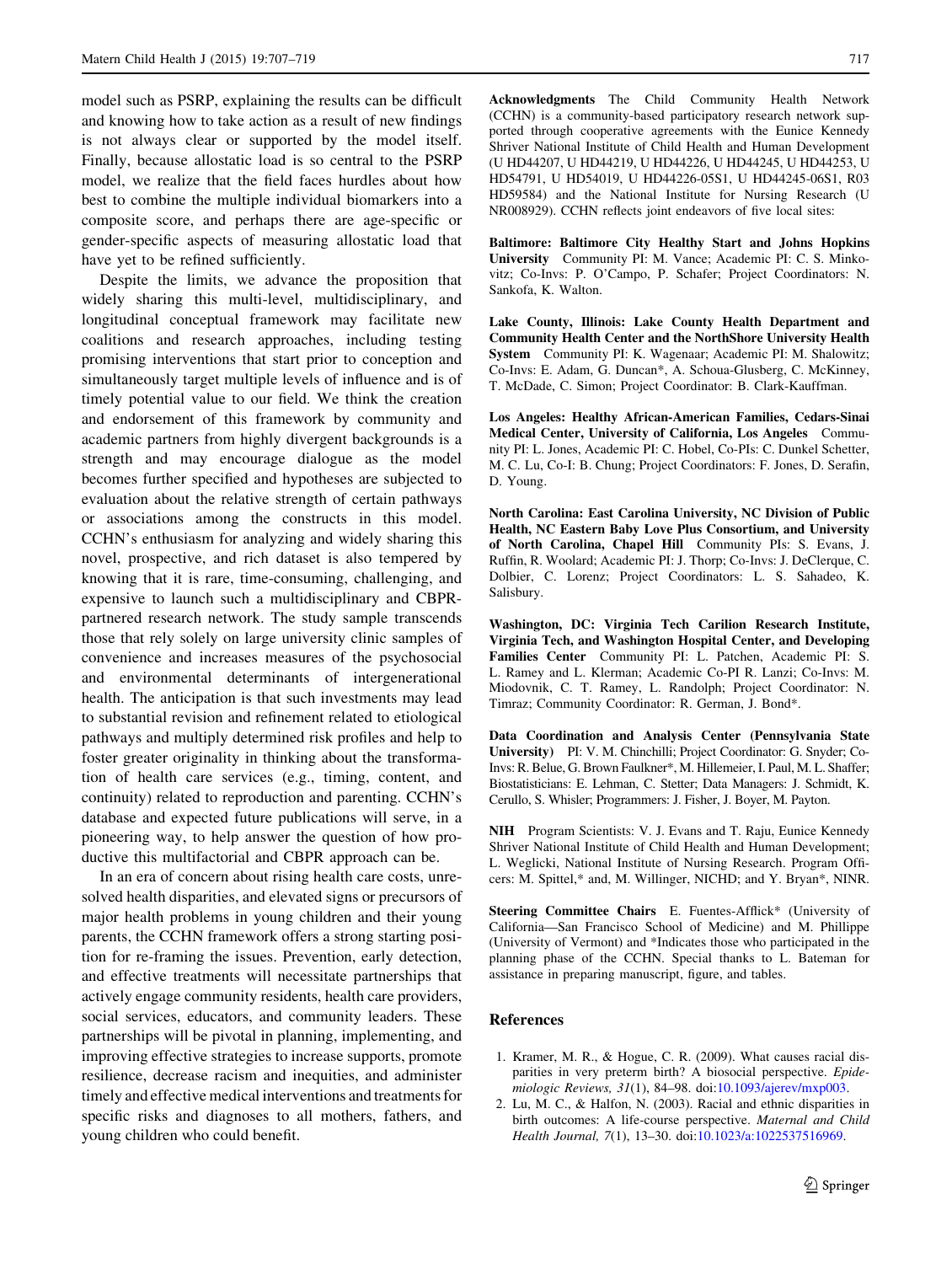- <span id="page-11-0"></span>3. Dunkel Schetter, C. (2011). Psychological science on pregnancy: Stress processes, biopsychosocial models, and emerging research issues. Annual Review of Psychology, 62, 531–558. doi[:10.1146/](http://dx.doi.org/10.1146/annurev.psych.031809.130727) [annurev.psych.031809.130727.](http://dx.doi.org/10.1146/annurev.psych.031809.130727)
- 4. O'Campo, P., Burke, J. G., Culhane, J., et al. (2008). Neighborhood deprivation and preterm birth among non-Hispanic Black and White women in eight geographic areas in the United States. American Journal of Epidemiology, 167(2), 155–163.
- 5. Klerman, L. V., Ramey, S. L., Goldenberg, R. L., Marbury, S., Hou, J., & Cliver, S. P. (2001). A randomized trial of augmented prenatal care for multiple-risk, medicaid-eligible African American women. American Journal of Public Health, 91(1), 105–111.
- 6. Hedley, A. A., Ogden, C. L., Johnson, C. L., Carroll, M. D., Curtin, L. R., & Flegal, K. M. (2004). Prevalence of overweight and obesity among us children, adolescents, and adults, 1999–2002. JAMA, 291(23), 2847–2850. doi:[10.1001/jama.291.](http://dx.doi.org/10.1001/jama.291.23.2847) [23.2847](http://dx.doi.org/10.1001/jama.291.23.2847).
- 7. McMahon, M. J., Thorp, J. M., Savitz, D. A., & Bagchee, R. (2000). Risk factors for preterm birth. Journal of the Society for Gynecologic Investigation, 7(1), 117A.
- 8. Lu, M., Kotelchuck, M., Culhane, J., Hobel, C., Klerman, L., & Thorp, J. (2006). Preconception care between pregnancies: The content of internatal care. Maternal and Child Health Journal, 10, 107–122. doi:[10.1007/s10995-006-0118-7.](http://dx.doi.org/10.1007/s10995-006-0118-7)
- 9. Pies, C., Kotelchuck, M., & Lu, M. (Eds.). (2014). Advancing MCH life course [Special Issue]. Maternal and Child Health Journal, 18(2). doi[:10.1007/s10995-013-1408-5](http://dx.doi.org/10.1007/s10995-013-1408-5).
- 10. Pies, C., & Kotelchuck, M. (2014). Bringing the MCH life course perspective to life. Maternal and Child Health Journal, 18(2), 335–338. doi[:10.1007/s10995-013-1408-5](http://dx.doi.org/10.1007/s10995-013-1408-5).
- 11. Dunkel Schetter, C., Schafer, P., Lanzi, R. G., Clark-Kauffman, E., Raju, T. N. K., Hillemeier, M. M., et al. (2013). Shedding light on the mechanisms underlying health disparities through community participatory methods: The stress pathway. Perspectives on Psychological Science, 8(6), 613–633. doi[:10.1177/](http://dx.doi.org/10.1177/1745691613506016) [1745691613506016](http://dx.doi.org/10.1177/1745691613506016).
- 12. Shalowitz, M. U., Isacco, A., Barquin, N., et al. (2009). Community-based participatory research: A review of the literature with strategies for community engagement. Journal of Develop-mental and Behavioral Pediatrics, 30(4), 350-361. doi[:10.1097/](http://dx.doi.org/10.1097/DBP.0b013e3181b0ef14) [DBP.0b013e3181b0ef14.](http://dx.doi.org/10.1097/DBP.0b013e3181b0ef14)
- 13. Ramey, C. T., Ramey, S. L., & Lanzi, R. G. (2006). Children's health and education. In I. Sigel & A. Remminger (Eds.), The handbook of child psychology (Vol. 4, pp. 864–892). Hoboken, NJ: Wiley.
- 14. Savitz, D. A., Dole, N., Henderson, L., & Thorp, J. M. (1999). Socioeconomic status, race, and pregnancy outcome. Epidemiology, 149, S28.
- 15. Akinbami, L. J., LaFleur, B. J., & Schoendorf, K. C. (2002). Racial and income disparities in childhood asthma in the United States. Ambulatory Pediatrics, 2(5), 382–387.
- 16. Ashley, O. S., Marsden, M. E., & Brady, T. M. (2003). Effectiveness of substance abuse treatment programming for women: A review. American Journal of Drug and Alcohol Abuse, 29(1), 19–53.
- 17. DiPietro, J. A., Novak, M. F. S. X., Costigan, K. A., Atella, L. D., & Reusing, S. P. (2006). Maternal psychological distress during pregnancy in relation to child development at age two. Child Develop-ment, 77(3), 573-587. doi[:10.1111/j.1467-8624.2006.00891.x](http://dx.doi.org/10.1111/j.1467-8624.2006.00891.x).
- 18. Feldman, P. J., Dunkel-Schetter, C., Sandman, C. A., & Wadhwa, P. D. (2000). Maternal social support predicts birth weight and fetal growth in human pregnancy. Psychosomatic Medicine, 62(5), 715–725.
- 19. National Research Council. (2007). Preterm birth: Causes, consequences, and prevention. Washington, DC: The National Academies Press.
- 20. Strauss, R. S., & Pollack, H. A. (2001). Epidemic increase in childhood overweight, 1986–1998. JAMA, 286(22), 2845–2848. doi:[10.1001/jama.286.22.2845.](http://dx.doi.org/10.1001/jama.286.22.2845)
- 21. Flores, G., Fuentes-Afflick, E., Barbot, O., et al. (2002). The health of Latino children: Urgent priorities, unanswered questions, and a research agenda. JAMA, 288(1), 82–90. doi[:10.1001/](http://dx.doi.org/10.1001/jama.288.1.82) [jama.288.1.82](http://dx.doi.org/10.1001/jama.288.1.82).
- 22. McEwen, B. S., & Stellar, E. (1993). Stress and the individual: Mechanisms leading to disease. Archives of Internal Medicine, 153(18), 2093. doi:[10.1001/archinte.1993.00410180039004](http://dx.doi.org/10.1001/archinte.1993.00410180039004).
- 23. Wells, K. B., & Norris, K. C. (Eds.). (2006). The Community health improvement collaborative: Building community-academic partnerships to reduce disparities. Ethnicity and Disease, 16(Suppl 1–17).
- 24. Johnson, K., Gerada, C., & Greenough, A. (2003). Substance misuse during pregnancy. British Journal of Psychiatry, 183(3), 187–189. doi:[10.1192/02-346](http://dx.doi.org/10.1192/02-346).
- 25. Thorp, J. M., Jr, Hartmann, K. E., Berkman, N., et al. (2002). Antibiotic therapy for the treatment of preterm labor: A review of the evidence. American Journal of Obstetrics and Gynecology, 186(3), 587–592.
- 26. Vahratian, A., Siega-Riz, A. M., Savitz, D. A., & Thorp, J. M. (2004). Multivitamin use and the risk of preterm birth. American Journal of Epidemiology, 160(9), 886–892. doi:[10.1093/aje/](http://dx.doi.org/10.1093/aje/kwh305) [kwh305.](http://dx.doi.org/10.1093/aje/kwh305)
- 27. López, N. J., Smith, P. C., & Gutierrez, J. (2002). Periodontal therapy may reduce the risk of preterm low birth weight in women with periodontal disease: A randomized controlled trial. Journal of Periodontology, 73(8), 911–924. doi[:10.1902/jop.](http://dx.doi.org/10.1902/jop.2002.73.8.911) [2002.73.8.911](http://dx.doi.org/10.1902/jop.2002.73.8.911).
- 28. Lu, Q., Lu, M. C., & Dunkel Schetter, C. (2005). Learning from success and failure in psychosocial intervention: An evaluation of low birth weight prevention trials. Journal of Health Psychology, 10(2), 185–195. doi:[10.1177/1359105305049763](http://dx.doi.org/10.1177/1359105305049763).
- 29. Tamura, T., Goldenberg, R. L., Ramey, S. L., Nelson, K. G., & Chapman, V. R. (2003). Effect of zinc supplementation of pregnant women on the mental and psychomotor development of their children at 5 y of age. American Journal of Clinical Nutrition, 77(6), 1512–1516.
- 30. Wright, L. N., Pahel-Short, L., Hartmann, K., Kuller, J. A., & Thorp, J. M., Jr. (1996). Statewide assessment of a behavioral intervention to reduce cigarette smoking by pregnant women. American Journal of Obstetrics and Gynecology, 175(2), 283–288. doi:[10.1016/S0002-9378\(96\)70136-9](http://dx.doi.org/10.1016/S0002-9378(96)70136-9).
- 31. Thoits, P. A. (2010). Stress and health: Major findings and policy implications. Journal of Health and Social Behavior, 51(1 Suppl), S41–S53. doi:[10.1177/0022146510383499](http://dx.doi.org/10.1177/0022146510383499).
- 32. Shonkoff, J. P., Garner, A. S., The Committee on Psychosocial Aspects of Child and Family Health, et al. (2012). The lifelong effects of early childhood adversity and toxic stress. Pediatrics, 129(1), e232–e246. doi:[10.1542/peds.2011-2663.](http://dx.doi.org/10.1542/peds.2011-2663)
- 33. Center for Disease Control and Prevention. (2012). Preconception health and health care: Information for health professionals recommendations. [Web post]. [http://www.cdc.gov/preconcep](http://www.cdc.gov/preconception/hcp/recommendations.html) [tion/hcp/recommendations.html](http://www.cdc.gov/preconception/hcp/recommendations.html).
- 34. Lu, M. C. (2014). Improving maternal and child health across the life course: Where do we go from here? Maternal and Child Health Journal, 18(2), 339–343. doi[:10.1007/s10995-013-1400-0.](http://dx.doi.org/10.1007/s10995-013-1400-0)
- 35. Israel, B. A., Schulz, A. J., Parker, E. A., & Becker, A. B. (1998). Review of community-based research: Assessing partnership approaches to improve public health. Annual Review of Public Health, 19(1), 173–202. doi:[10.1146/annurev.publhealth.19.1.](http://dx.doi.org/10.1146/annurev.publhealth.19.1.173) [173](http://dx.doi.org/10.1146/annurev.publhealth.19.1.173).
- 36. Israel, B., Eng, E., Schulz, A., & Parker, E. (Eds.). (2005). Methods in community-based participatory research for health. San Francisco: Jossey-Bass Publishers.